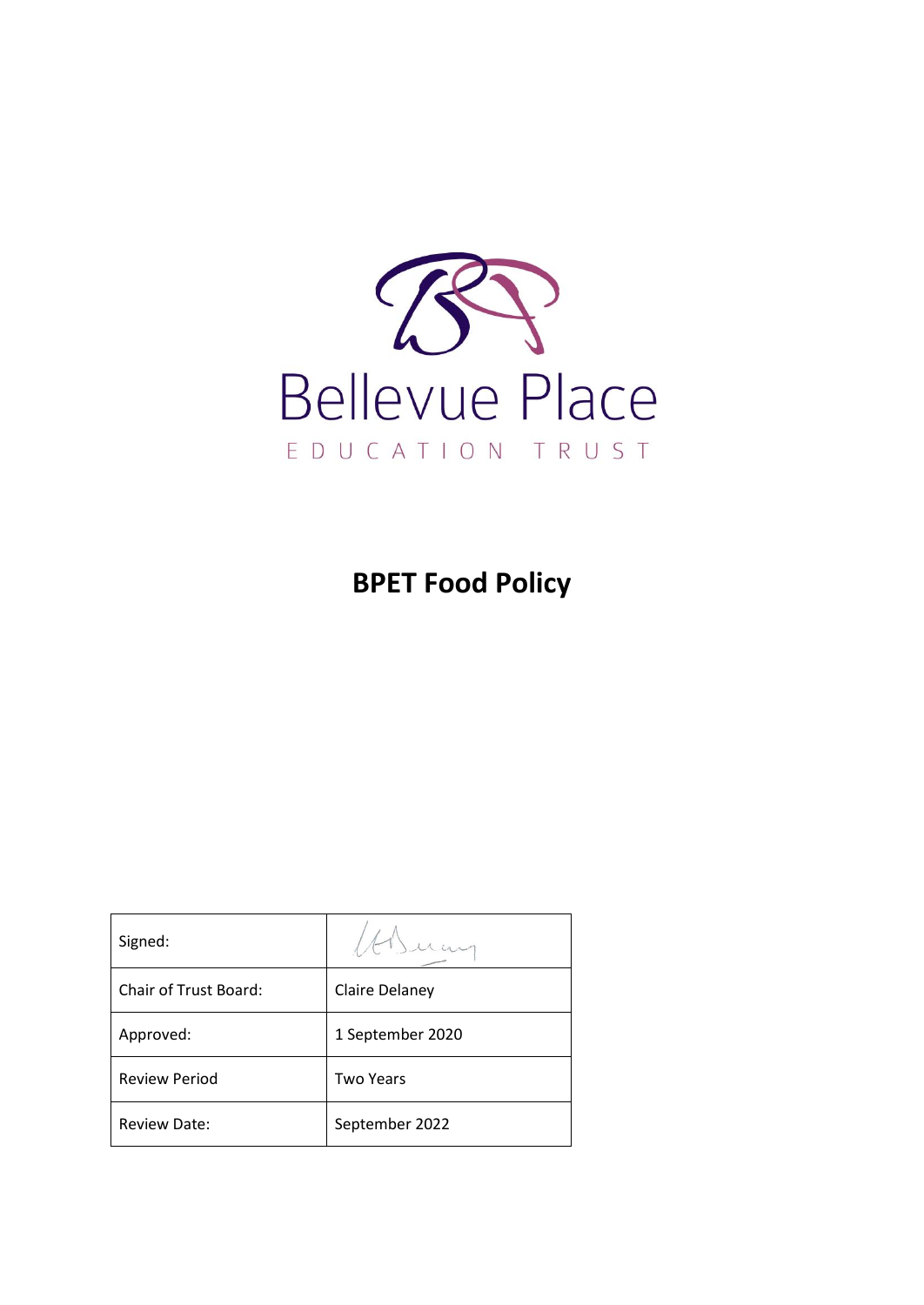

## **Contents**

| 1.0  |  |
|------|--|
| 2.0  |  |
| 3.0  |  |
| 4.0  |  |
| 5.0  |  |
| 6.0  |  |
| 7.0  |  |
| 8.0  |  |
| 9.0  |  |
| 10.0 |  |
| 11.0 |  |
| 12.0 |  |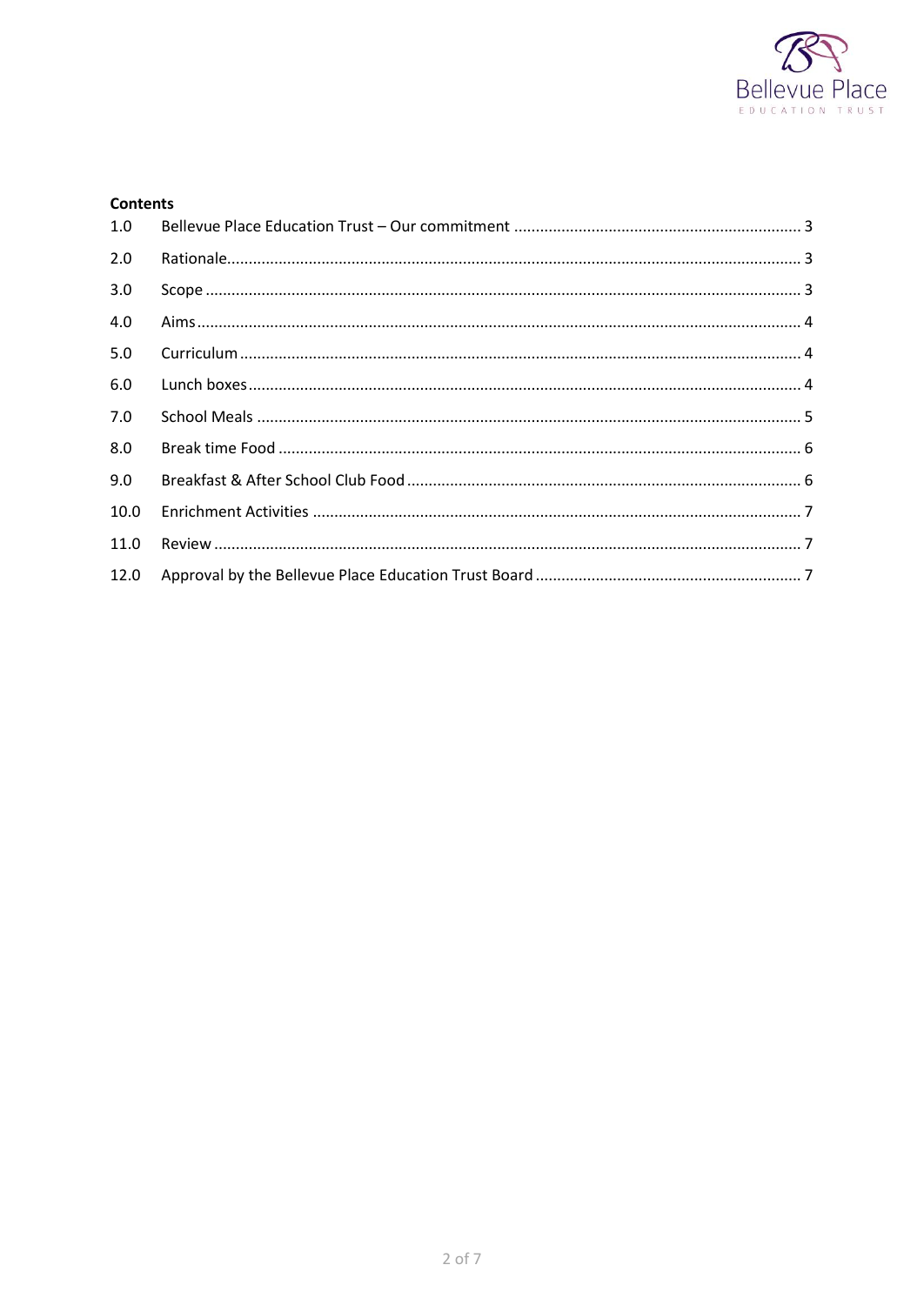

## <span id="page-2-0"></span>**1.0 Bellevue Place Education Trust – Our commitment**

### **Learn, Enjoy, Succeed**

Every BPET child and staff member enjoys a broad (LEARN) and enriched (ENJOY) learning experience, enabling them to achieve far greater individual success (SUCCEED) than they might previously have thought possible.

#### **Our Mission**

To grow hubs of like-minded, autonomous schools, well-supported, all of which combine academic rigour with highly enriched opportunities that deliver a personalised approach to education and exceptional outcomes for all.

### **Our Difference**

We are leading the way in delivering high quality education through a skills-based curriculum, applying the best of the independent and state sectors to deliver breadth of opportunity and pupil enrichment. We empower all our schools as individual entities that best meet the needs of the communities they serve and have a strong relationship with parents, who are our key partners in delivering the vision.

#### **Our Promise**

Every child is an individual. Our role is to nurture pupils' potential through a personalised approach to learning. BPET children are happy, independent, confident all-rounders. We encourage a 'be interested and be interesting' attitude in children and staff alike. We don't just teach; we want our pupils to have a passion to learn. Our focus is on all pupils, regardless of background or academic ability, focusing on pupils with Special Educational Needs as well as those who are more able.

#### <span id="page-2-1"></span>**2.0 Rationale**

As a Trust, we aim to offer the best education to young children, within available resources, whilst attending our schools. Our ethos extends to encouraging healthy eating patterns in our pupils via a pro-active approach to improving their health and wellbeing.

As part of our approach to improving and sustaining the well-being of our pupils, we will:

- stage healthy eating weeks in our schools
- provide opportunities for children to drink sufficient water
- encourage Healthy Eating Champions to work with teachers at each school
- consider nutrition and healthy eating as part of the curriculum

### <span id="page-2-2"></span>**3.0 Scope**

This policy covers the following areas:

- Healthy eating as part of the curriculum
- School meals
- Lunch boxes
- Food consumed at break time in the morning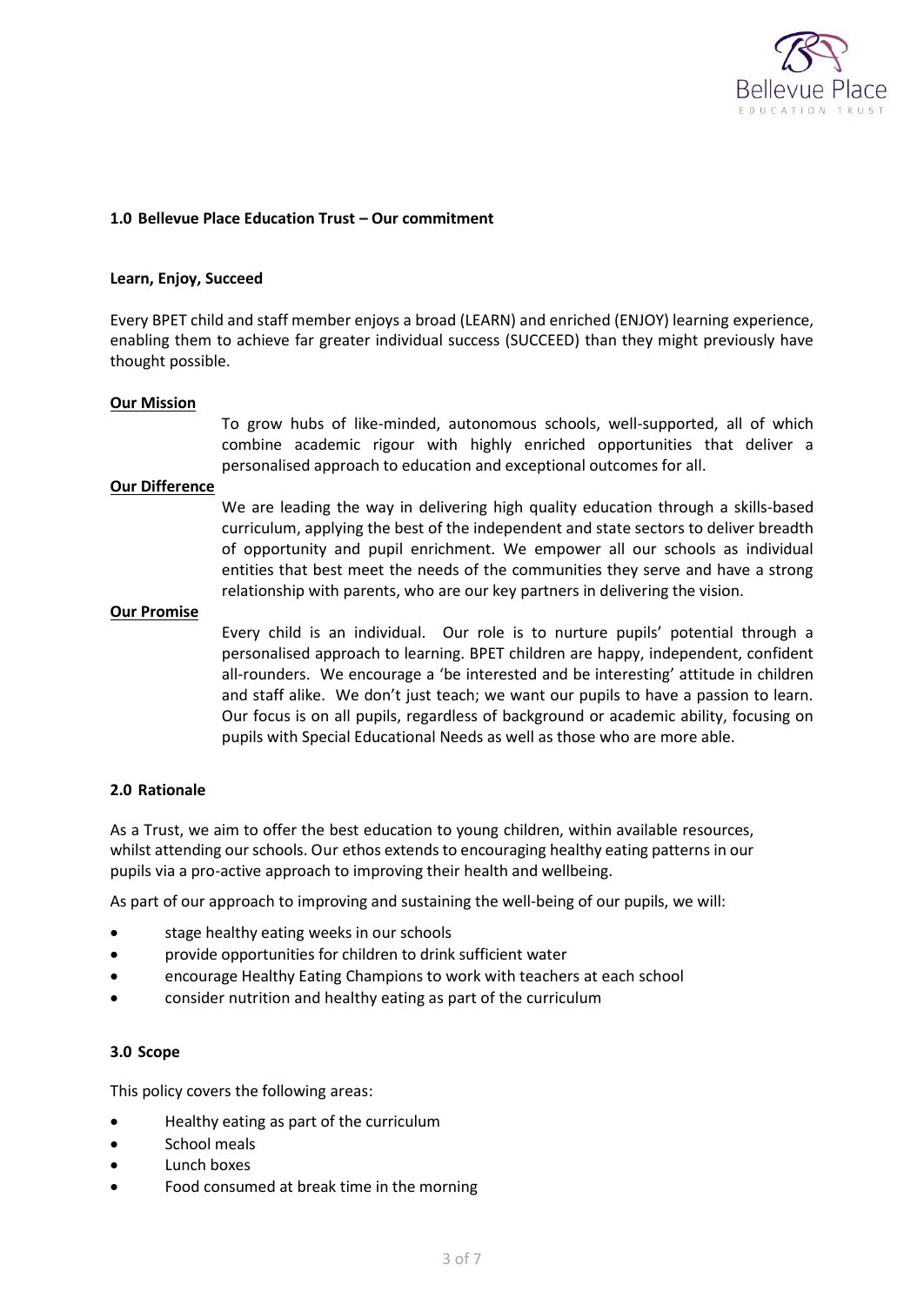

- Food provided at the schools, other than school meals e.g. Breakfast Club, After School Clubs
- Enrichment activities such as clubs

A balanced, healthy and nutritious diet is important for the development of a child's physical state, as well as promoting concentration in class. Feeding the body with the proper nutrients helps fuel the mind to be more receptive to learning new knowledge and acquiring new skills.

# <span id="page-3-0"></span>**4.0 Aims**

The Trust recognises the importance of a healthy diet and the significant connection between a healthy diet and a pupil's ability to learn effectively and achieve high standards at school. It is important that we ensure that awareness of healthy eating is promoted by all members of the school community and also the role the school can play to promote family health. Through effective leadership, the school ethos and curriculum, all school staff can bring together elements of the school day to create an environment, which supports sustainable healthy eating habits as part of a healthy lifestyle.

# <span id="page-3-1"></span>**5.0 Curriculum**

Our curriculum will continue to include work associated with healthy balanced diets in its schemes of work and lesson planning.

As part of the work planned for children in science and other subjects, they will be taught:

- the components of a healthy diet
- the importance of healthy eating both now and in the future
- how to measure and weighing for recipes
- about food in history

Children will not be rewarded with sweets in our Behaviour Policy and strategy so that they do not equate unhealthy food with rewards.

# <span id="page-3-2"></span>**6.0 Lunch boxes**

The Trust believes that a child's nutritional needs are best met through the provision of school lunches. We believe that a well-balanced hot meal for children in the middle of the day is the best option for our pupils. It is therefore our policy that all pupils will have a school dinner and would only in exceptional circumstances allow pupils to bring a packed lunch, on the Headteacher discretion. The school food plan identified that

"many parents mistakenly believe that a packed lunch is the healthiest option. In fact, it is far easier to get the necessary nutrients into a cooked meal – even one of mediocre quality. Only 1% of packed lunches meet the nutritional standards that currently apply to school food."

Should parents/carers wish to provide a packed lunch, then the parent/carer should gain approval from the Headteacher, with a clear reason why a packed lunch should be provided and the Headteacher will consider if the reasons are justified. The school will provide information on healthy foods that parents may wish to refer to when selecting foods to be included in lunch boxes from home and may review the packed lunches provided, to ensure that these are meeting the nutritional standards identified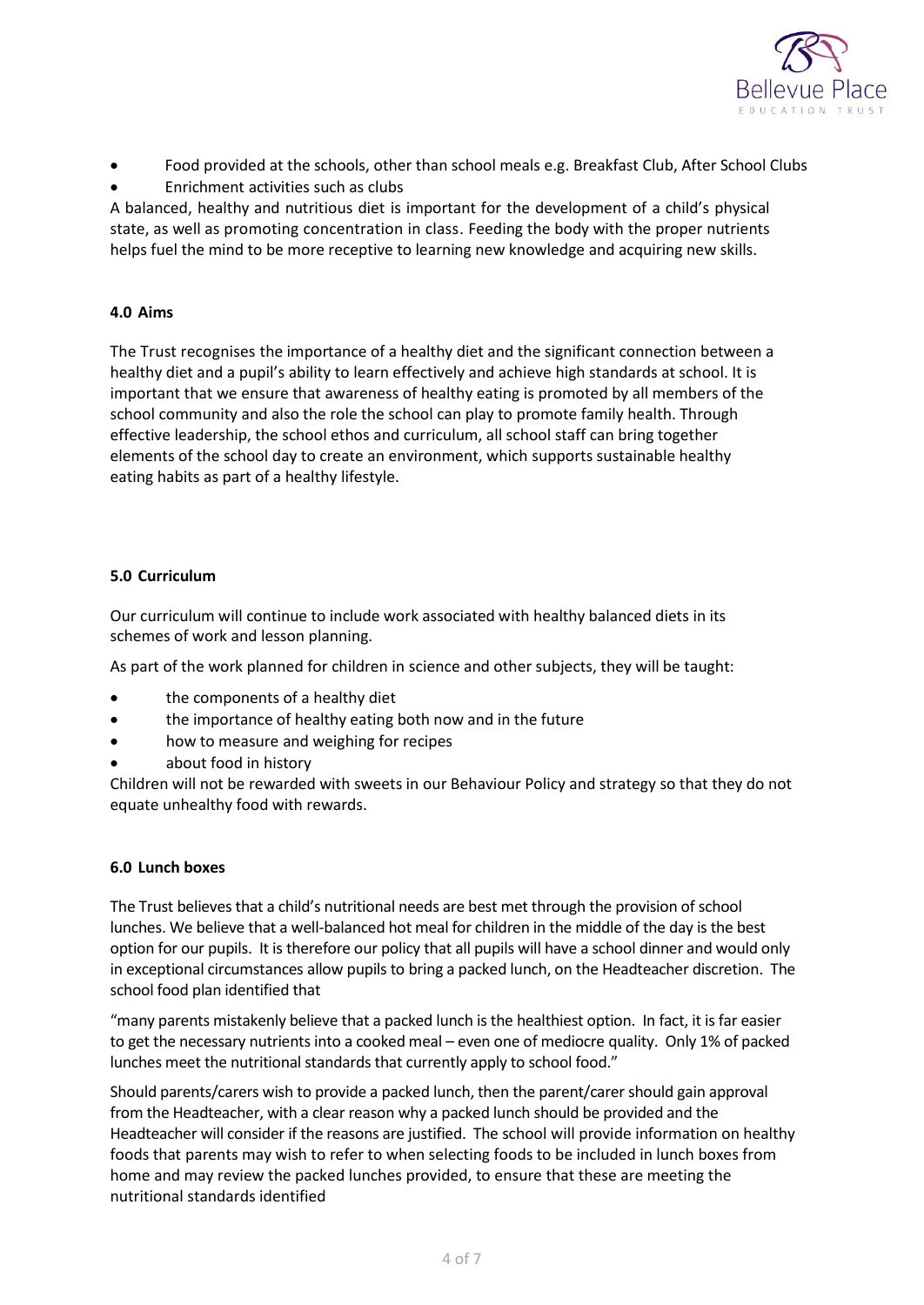

The Trust requests that parents do not include the following items in packed lunches:

- fizzy drinks/sugary drinks
- any food containing nuts

We would recommend that parents do not include the following items:

- sweets (including Winders), chocolate, etc.
- crisps or cakes high in salt, fat or sugar.

Parents are advised to include an ice pack in their child's lunch box. Food products, prepared and stored in ambient temperatures, after a period of between two to four hours, can have increased levels of bacteria in them, which may be harmful to children.

## <span id="page-4-0"></span>**7.0 School Meals**

The Trust proposes that all its lunchtime food should be both appetising and nutritious. We recognise the benefits of a well-balanced hot meal for children, in the middle of the day and believe this is best provided through the school meal. We therefore expect all children to take a hot meal provided through the school caterer.

### Family Dining

Food and sharing food are an important part of our make-up as human beings. Wherever school settings permit, BPET wishes to promote and encourage a type of meal service called Family service.

Family service ensures that the children sit together at the same time and share the same meal; children will sit at the same table every day and on their table will be children from different classes, a mixture of girls and boys and children of all races and religions sharing the same food.

In the Early Years and Reception every table is supported by an adult who works with the children to help them serve their food, encourages them to eat and helps them learn to assist with clearing up after their meal.

In Year 1, 2 and 3 some children from Year 3 serve the children at their table supported by the four adults who are working in the hall; all the children assist with clearing up. In Years 4, 5 and 6 the Year 6 children serve the other children, but again, all children help with clearing up after the meal.

The nature of family service means that there is not an extensive choice menu, but the menu, which is healthy and nutritionally balanced, is decided and occasionally changed in consultation with the School Council and parents.

Trust schools will of course cater for vegetarians, medical dietary needs or allergies. We are also very happy to work with you and your child to make sure that they are able to eat the food on offer- we know that some children can be fussy, but we are committed to working with you to help your child enjoy a wider range of foods. The children drink water with their food.

The Trust feels eating is more than just 'refuelling' but should be an informal social situation where children work together, share responsibilities, and make new friends across the school. We are committed to working with you to make lunchtime better for your child and above all ensure that lunchtime will always be more to us than just food.

## A Balanced Diet

The Trust believes that a child's healthy balanced diet should consist of:

- 1. plenty of fruit and vegetables
- 2. plenty of unrefined starchy foods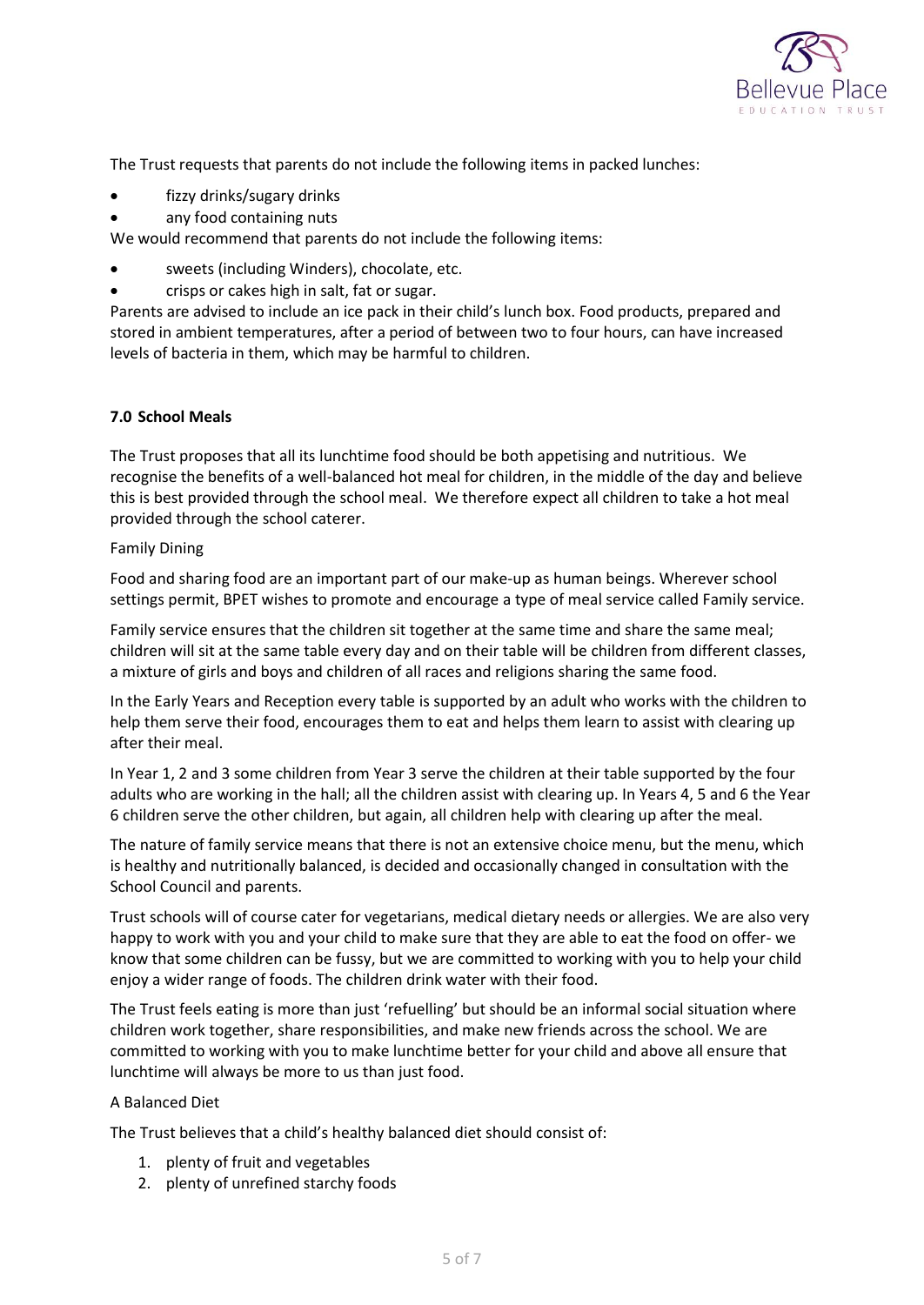

- 3. some meat, fresh, eggs, beans and other non-dairy sources of protein
- 4. some milk and dairy foods
- 5. a small amount of food and drink high in fat and sugar

Our school Lunches are designed to meet the requirements of the [DFE School Food Standards](https://www.gov.uk/government/publications/standards-for-school-food-in-england) (2015) as updated in March 2019. Therefore all meals served during the lunch break should meet at least the following standards

- Fruit and Vegetables
	- o One or more portions of fruit and vegetables or salad
	- o A dessert containing at least 50% fruit two or more times a week
	- o At least three different fruits and vegetables each week
- Milk and Dairy
	- o A portion of food from this group every day
- Starchy Food
	- o One or more portions of food from this group every day
	- o One of more wholegrain varieties of starchy food each week
	- o Three or more different starchy foods each week
	- o Bread (with no added fat or oil) must be available every day
	- Meat, fish, eggs and beans (Plus other non-dairy sources of protein)
		- o A portion of food from this group every day
		- o A portion of meat or poultry on three or more days each week
- Healthier drinks
	- o Fresh drinking water available at all times
	- o Fruit or vegetable juice (max 150 mls)
	- $\circ$  Combinations of fruit or vegetable juice with plain water (still or carbonated with no added sugars or honey) and no more than 150 mls of fruit or vegetable juice
	- o Plain soya, rice or oak drinks enriched with calcium
	- o Plain yoghurt drinks
- Foods high in fat, sugar and salt
	- o No more than two portions of food that has been deep-fried, butter-coated or breadcrumb coated each week
	- o No more than two portions of food which include pastry each week
	- o Savoury crackers or breadsticks can be served at lunch
	- o No confectionary, chocolate or chocolate coated products
	- o Salt must not be available to add to food after it has been cooked
	- o Condiments must be limited to portions of no more than 10g.

## <span id="page-5-0"></span>**8.0 Break time Food**

The Trust has a policy of not providing food during break times. Schools are free to provide milk to under 5's under a fully refunded scheme and to charge any over 5's for milk should their parents request it. All schools participate in the healthy fruit and veg scheme and provide a portion of fruit or veg to every pupil in Key Stage 1 during the morning.

## <span id="page-5-1"></span>**9.0 Breakfast & After School Club Food**

Food served for breakfast and after-school clubs should be nutritional and appetising to children. Extra sugary cereals and excessive use of sugar will not be permitted in breakfast clubs and snacks high in sugar or salt or containing chocolate will not be permitted in after school clubs.